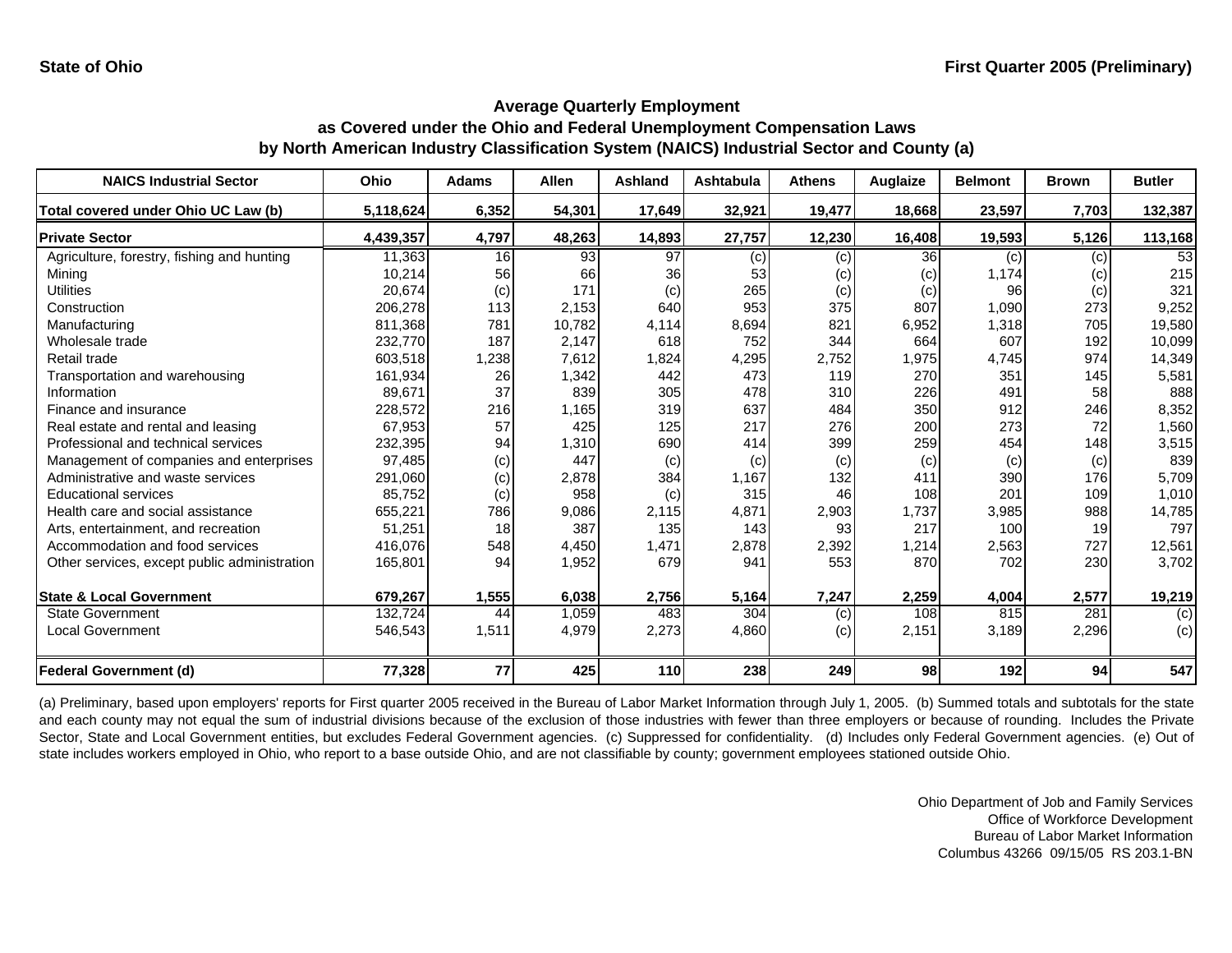| <b>NAICS Industrial Sector</b>               | Carroll | Champaign | <b>Clark</b> | <b>Clermont</b> | <b>Clinton</b> | Columbiana | Coshocton | Crawford        | Cuyahoga | <b>Darke</b> |
|----------------------------------------------|---------|-----------|--------------|-----------------|----------------|------------|-----------|-----------------|----------|--------------|
| Total covered under Ohio UC Law (b)          | 5,347   | 10,863    | 49,924       | 53,826          | 23,667         | 31,371     | 12,071    | 15,208          | 721,484  | 17,600       |
| <b>Private Sector</b>                        | 4,362   | 8,819     | 42,694       | 46,492          | 20,537         | 26,476     | 10,462    | 13,179          | 638,055  | 15,387       |
| Agriculture, forestry, fishing and hunting   | 24      | 99        | 435          | (c)             | 19             | 93         | 59        | 134             | 368      | 626          |
| Mining                                       | 12      | (c)       | (c)          | (c)             | (c)            | 155        | 158       | (c)             | 285      | (c)          |
| <b>Utilities</b>                             | (c)     | (c)       | 138          | 623             | (c)            | 78         | 416       | (c)             | 1,477    | (c)          |
| Construction                                 | 224     | 302       | 1,492        | 3,118           | 327            | 1,071      | 234       | 458             | 21,448   | 920          |
| Manufacturing                                | 1,246   | 3,448     | 8,214        | 7,030           | 4,474          | 6,604      | 3,797     | 5,223           | 86,394   | 4,279        |
| Wholesale trade                              | 121     | 269       | 1,664        | 2,305           | 755            | 1,132      | 160       | 569             | 40,010   | 860          |
| Retail trade                                 | 755     | 1,133     | 6,309        | 8,865           | 1,724          | 4,170      | 1,179     | 1,386           | 70,352   | 2,150        |
| Transportation and warehousing               | 179     | 140       | 2,337        | 663             | 7,867          | 1,348      | 349       | 248             | 21,981   | 840          |
| Information                                  | 101     | 103       | 194          | 1,145           | 267            | 158        | 76        | 77              | 16,265   | 140          |
| Finance and insurance                        | 97      | 272       | 2,040        | 3,097           | 646            | 905        | 251       | 652             | 53,937   | 603          |
| Real estate and rental and leasing           | 46      | 113       | 528          | 660             | 218            | 220        | 68        | 90              | 13,379   | 201          |
| Professional and technical services          | 95      | 157       | 877          | 2,140           | 192            | 603        | 151       | 432             | 44,095   | 502          |
| Management of companies and enterprises      | (c)     | (c)       | (c)          | 183             | 161            | 91         | 31        | 10 <sup>1</sup> | 14,362   | (c)          |
| Administrative and waste services            | 112     | 224       | 1,449        | 4,271           | 1,185          | 1,210      | 557       | 180             | 44,449   | 507          |
| <b>Educational services</b>                  | (c)     | (c)       | 783          | 431             | (c)            | 150        | 40        | (c)             | 19,387   | (c)          |
| Health care and social assistance            | 531     | 991       | 8,280        | 4,506           | 909            | 4,740      | 1,727     | 1,922           | 107,120  | 1,931        |
| Arts, entertainment, and recreation          | 40      | 101       | 391          | 494             | 65             | 146        | 179       | 72              | 8,725    | 126          |
| Accommodation and food services              | 521     | 843       | 4,593        | 5,030           | 1,050          | 2,486      | 696       | 1,116           | 51,392   | 1,048        |
| Other services, except public administration | 219     | 368       | 2,100        | 1,879           | 356            | 1,116      | 334       | 445             | 22,629   | 583          |
| <b>State &amp; Local Government</b>          | 985     | 2,044     | 7,230        | 7,335           | 3,130          | 4,895      | 1,610     | 2,029           | 83,428   | 2,213        |
| <b>State Government</b>                      | 32      | 60        | 340          | 613             | 135            | 362        | 47        | 100             | 5,092    | 46           |
| <b>Local Government</b>                      | 953     | 1,984     | 6,890        | 6,722           | 2,995          | 4,533      | 1,563     | 1,929           | 78,336   | 2,167        |
| <b>Federal Government (d)</b>                | 53      | 79        | 602          | 311             | 157            | 561        | 96        | 81              | 16,049   | 118          |

(a) Preliminary, based upon employers' reports for First quarter 2005 received in the Bureau of Labor Market Information through July 1, 2005. (b) Summed totals and subtotals for the state and each county may not equal the sum of industrial divisions because of the exclusion of those industries with fewer than three employers or because of rounding. Includes the Private Sector, State and Local Government entities, but excludes Federal Government agencies. (c) Suppressed for confidentiality. (d) Includes only Federal Government agencies. (e) Out of state includes workers employed in Ohio, who report to a base outside Ohio, and are not classifiable by county; government employees stationed outside Ohio.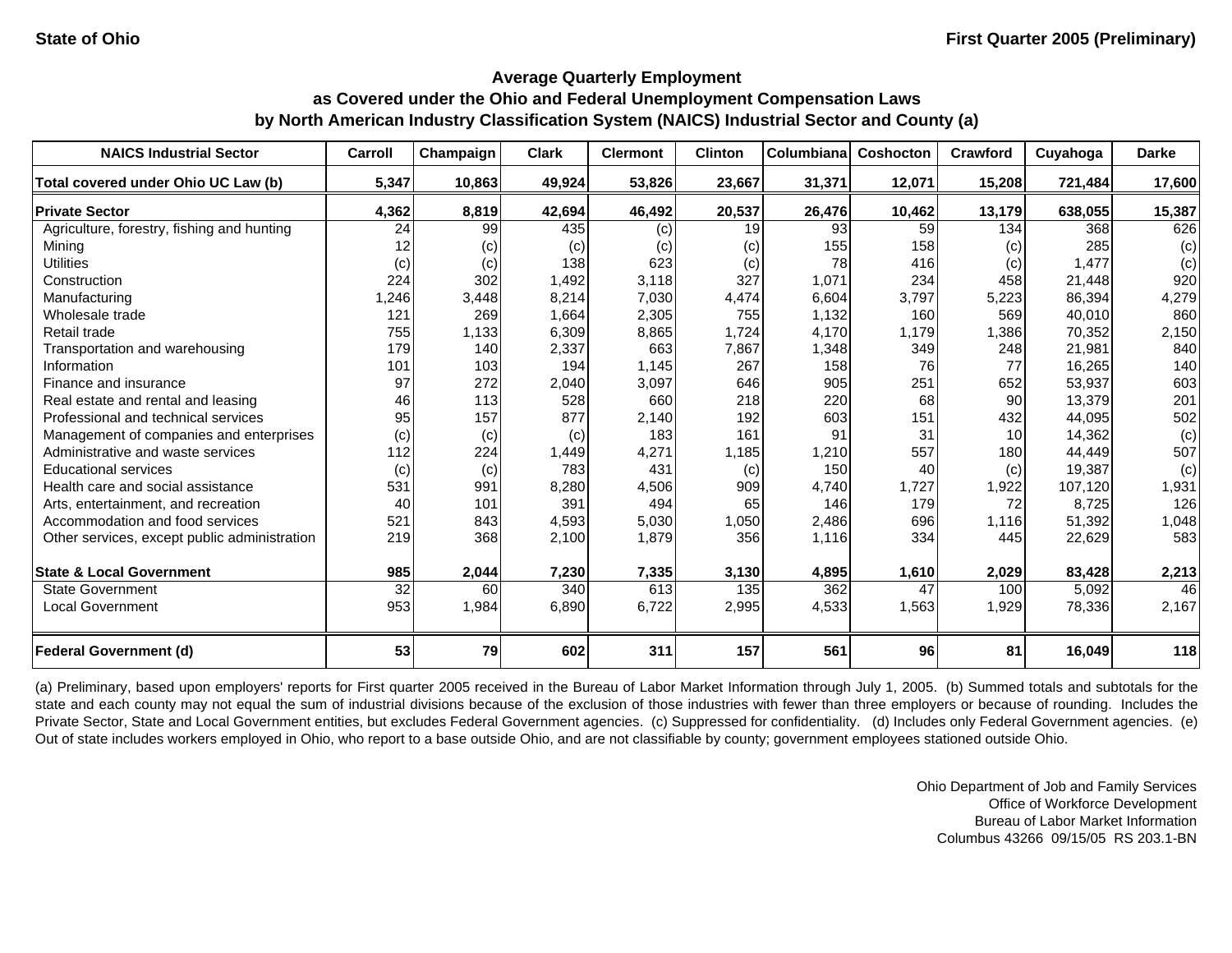| <b>NAICS Industrial Sector</b>               | <b>Defiance</b> | <b>Delaware</b> | Erie   | <b>Fairfield</b> | <b>Fayette</b> | <b>Franklin</b> | <b>Fulton</b> | Gallia | Geauga | Greene |
|----------------------------------------------|-----------------|-----------------|--------|------------------|----------------|-----------------|---------------|--------|--------|--------|
| Total covered under Ohio UC Law (b)          | 16,829          | 59,308          | 35,483 | 36,227           | 10,818         | 657,499         | 20,332        | 12,150 | 33,071 | 51,416 |
| <b>Private Sector</b>                        | 14,812          | 52,286          | 30,090 | 28,237           | 9,251          | 559,096         | 18,004        | 10,222 | 29,168 | 42,439 |
| Agriculture, forestry, fishing and hunting   | 24              | 189             | 203    | 52               | 21             | 330             | 227           | 39     | 213    | 60     |
| Mining                                       | (c)             | 81              | 114    | 29               | (c)            | 174             | (c)           | (c)    | (c)    | (c)    |
| <b>Utilities</b>                             | (c)             | 124             | (c)    | 178              | (c)            | 2,395           | (c)           | 785    | (c)    | (c)    |
| Construction                                 | 426             | 2,990           | 1,098  | 2,046            | 269            | 24,815          | 789           | 424    | 2,140  | 1,906  |
| Manufacturing                                | 5,474           | 5,452           | 7,213  | 5,018            | 2,457          | 43,203          | 9,004         | 833    | 9,769  | 3,996  |
| Wholesale trade                              | 524             | 2,177           | 1,630  | 684              | 509            | 29,062          | 780           | 211    | 1,624  | 1,282  |
| Retail trade                                 | 2,406           | 9,730           | 4,694  | 5,072            | 1,856          | 78,660          | 1,796         | 1,836  | 3,277  | 8,524  |
| Transportation and warehousing               | 322             | 1,714           | 658    | 372              | (c)            | 30,652          | 327           | 236    | 454    | 576    |
| Information                                  | 280             | 402             | 466    | 360              | 55             | 17,471          | 131           | 93     | 224    | 1,295  |
| Finance and insurance                        | 636             | 4,672           | 605    | 873              | 350            | 46,388          | 423           | 394    | 700    | 1,822  |
| Real estate and rental and leasing           | 86              | 791             | 300    | 464              | 164            | 12,429          | 119           | 78     | 217    | 414    |
| Professional and technical services          | 245             | 6,841           | 778    | 1,080            | 126            | 40,426          | 264           | 95     | 1,002  | 5,925  |
| Management of companies and enterprises      | 100             | 598             | 74     | 102              | (c)            | 16,531          | 106           | (c)    | 247    | 138    |
| Administrative and waste services            | 343             | 1,837           | 930    | 2,715            | 176            | 50,946          | 549           | 366    | 1,334  | 2,399  |
| <b>Educational services</b>                  | 262             | 1,182           | (c)    | 270              | (c)            | 9,341           | (c)           | (c)    | 634    | 1,733  |
| Health care and social assistance            | 1,760           | 3,715           | 4,467  | 3,370            | 1,044          | 72,003          | 1,737         | 3,039  | 3,377  | 5,049  |
| Arts, entertainment, and recreation          | 102             | 1,341           | 1,351  | 267              | 47             | 6,458           | 256           | 32     | 514    | 504    |
| Accommodation and food services              | 1,198           | 6,748           | 4,093  | 3,997            | 1,026          | 56,020          | 1,073         | 873    | 2,345  | 5,547  |
| Other services, except public administration | 607             | 1,703           | 1,060  | 1,287            | 221            | 21,791          | 380           | 315    | 1,034  | 1,140  |
| <b>State &amp; Local Government</b>          | 2,017           | 7,022           | 5,394  | 7,990            | 1,567          | 98,403          | 2,328         | 1,928  | 3,903  | 8,977  |
| <b>State Government</b>                      | 109             | 1,220           | 1,098  | 811              | 48             | 47,902          | 152           | (c)    | 211    | 3,043  |
| <b>Local Government</b>                      | 1,908           | 5,802           | 4,296  | 7,179            | 1,519          | 50,501          | 2,176         | (c)    | 3,692  | 5,934  |
| <b>Federal Government (d)</b>                | 114             | 241             | 216    | 256              | 61             | 11,533          | 95            | 94     | 139    | 11,319 |

(a) Preliminary, based upon employers' reports for First quarter 2005 received in the Bureau of Labor Market Information through July 1, 2005. (b) Summed totals and subtotals for the state and each county may not equal the sum of industrial divisions because of the exclusion of those industries with fewer than three employers or because of rounding. Includes the Private Sector, State and Local Government entities, but excludes Federal Government agencies. (c) Suppressed for confidentiality. (d) Includes only Federal Government agencies. (e) Out of state includes workers employed in Ohio, who report to a base outside Ohio, and are not classifiable by county; government employees stationed outside Ohio.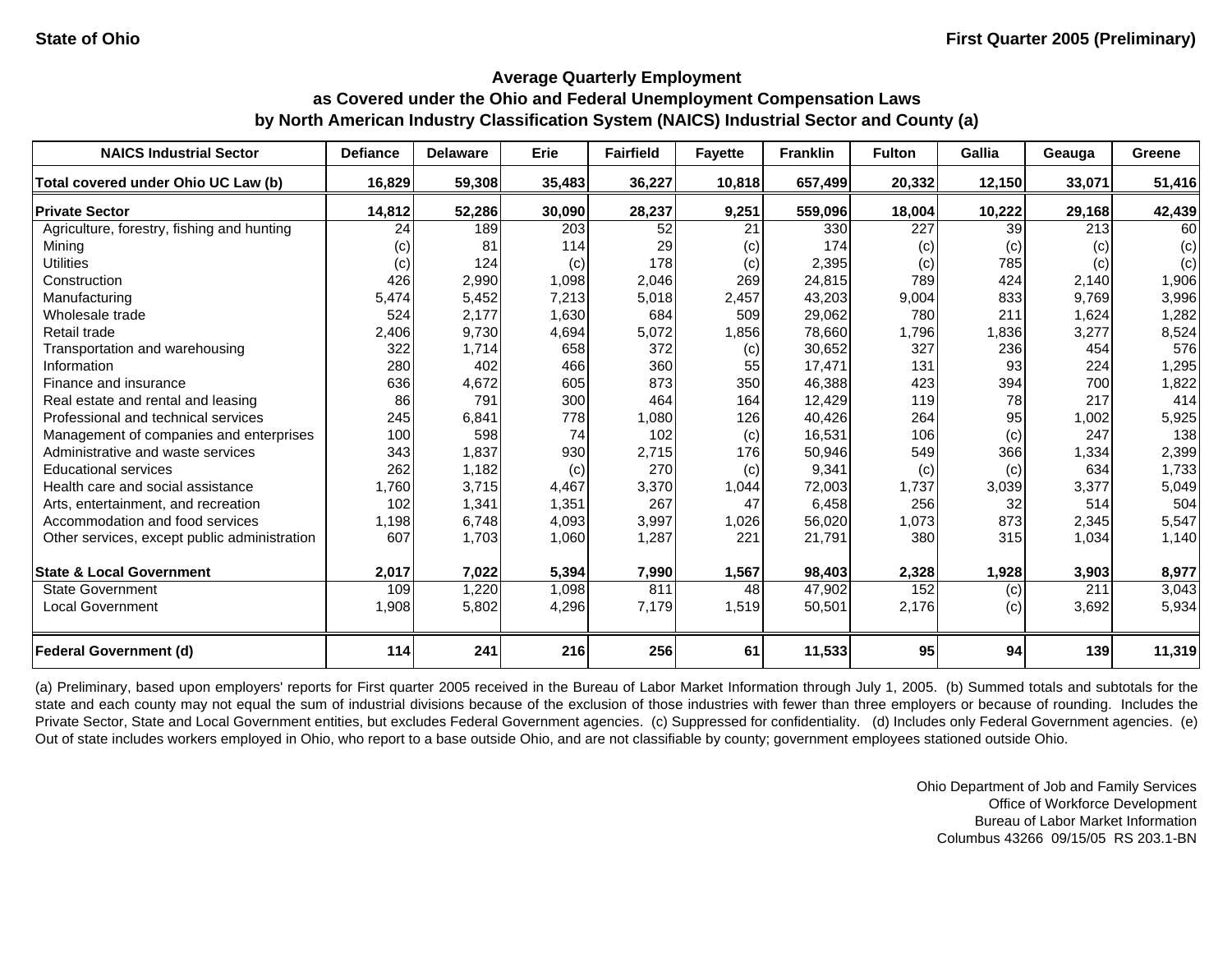| <b>NAICS Industrial Sector</b>               | <b>Guernsey</b> | <b>Hamilton</b> | <b>Hancock</b> | <b>Hardin</b> | <b>Harrison</b> | Henry  | Highland | <b>Hocking</b> | <b>Holmes</b> | <b>Huron</b> |
|----------------------------------------------|-----------------|-----------------|----------------|---------------|-----------------|--------|----------|----------------|---------------|--------------|
| Total covered under Ohio UC Law (b)          | 14,675          | 516,116         | 40,777         | 8,493         | 3,650           | 11,368 | 11,608   | 6,652          | 16,894        | 23,043       |
| <b>Private Sector</b>                        | 12,166          | 469,223         | 37,223         | 6,834         | 2,792           | 9,296  | 9,031    | 4,952          | 15,241        | 20,239       |
| Agriculture, forestry, fishing and hunting   | (c)             | 161             | (c)            | 57            | 46              | 76     | 20       | 25             | 170           | 228          |
| Mining                                       | 132             | 114             | (c)            | (c)           | 343             | (c)    | 98       | (c)            | 143           | (c)          |
| <b>Utilities</b>                             | 44              | 1,451           | 112            | 49            | (c)             | (c)    | 74       | (c)            | (c)           | (c)          |
| Construction                                 | 443             | 23,065          | 940            | 145           | 96              | 472    | 290      | 292            | 1,623         | 1,140        |
| Manufacturing                                | 2,679           | 60,032          | 11,722         | 2,327         | 651             | 3,847  | 3,023    | 1,182          | 6,072         | 8,466        |
| Wholesale trade                              | 329             | 27,571          | 1,190          | 211           | 131             | 278    | 235      | 118            | 596           | 634          |
| Retail trade                                 | 2,042           | 53,302          | 5,927          | 860           | 285             | 1,128  | 1,507    | 993            | 1,932         | 2,166        |
| Transportation and warehousing               | 491             | 13,134          | 1,666          | 148           | 76              | 528    | 186      | 102            | 495           | 941          |
| Information                                  | 134             | 10,805          | 421            | 78            | 23              | 117    | 410      | 43             | 75            | 300          |
| Finance and insurance                        | 271             | 23,823          | 732            | 210           | 52              | 286    | 434      | 188            | 348           | 513          |
| Real estate and rental and leasing           | 129             | 8,057           | 449            | 63            | (c)             | 57     | 89       | 108            | 53            | 175          |
| Professional and technical services          | 281             | 36,187          | 855            | 118           | 61              | 125    | 148      | 77             | 279           | 411          |
| Management of companies and enterprises      | (c)             | 25,729          | 397            | (c)           | (c)             | (c)    | (c)      | (c)            | 67            | 58           |
| Administrative and waste services            | 797             | 37,384          | 1,985          | 83            | 47              | 151    | 303      | 118            | 709           | 475          |
| <b>Educational services</b>                  | 72              | 10,758          | 868            | (c)           | (c)             | 52     | (c)      | 31             | (c)           | (c)          |
| Health care and social assistance            | 2,415           | 73,791          | 3,681          | 714           | 597             | 1,174  | 993      | 537            | 1,343         | 2,102        |
| Arts, entertainment, and recreation          | 41              | 6,142           | 170            | 82            | 40              | 30     |          | 83             | 58            | 85           |
| Accommodation and food services              | 1,367           | 39,766          | 3,543          | 757           | 182             | 616    | 928      | 685            | 1,025         | 1,587        |
| Other services, except public administration | 361             | 17,953          | 1,123          | 252           | 57              | 336    | 286      | 225            | 212           | 666          |
| <b>State &amp; Local Government</b>          | 2,509           | 46,893          | 3,554          | 1,659         | 858             | 2,072  | 2,577    | 1,700          | 1,654         | 2,803        |
| <b>State Government</b>                      | 768             | (c)             | 204            | 36            | 31              | 46     | 102      | 342            | 41            | 81           |
| <b>Local Government</b>                      | 1,741           | (c)             | 3,350          | 1,623         | 827             | 2,026  | 2,475    | 1,358          | 1,613         | 2,722        |
| <b>Federal Government (d)</b>                | 126             | 9,672           | 178            | 91            | 62              | 80     | 119      | 49             | 74            | 136          |

(a) Preliminary, based upon employers' reports for First quarter 2005 received in the Bureau of Labor Market Information through July 1, 2005. (b) Summed totals and subtotals for the state and each county may not equal the sum of industrial divisions because of the exclusion of those industries with fewer than three employers or because of rounding. Includes the Private Sector, State and Local Government entities, but excludes Federal Government agencies. (c) Suppressed for confidentiality. (d) Includes only Federal Government agencies. (e) Out of state includes workers employed in Ohio, who report to a base outside Ohio, and are not classifiable by county; government employees stationed outside Ohio.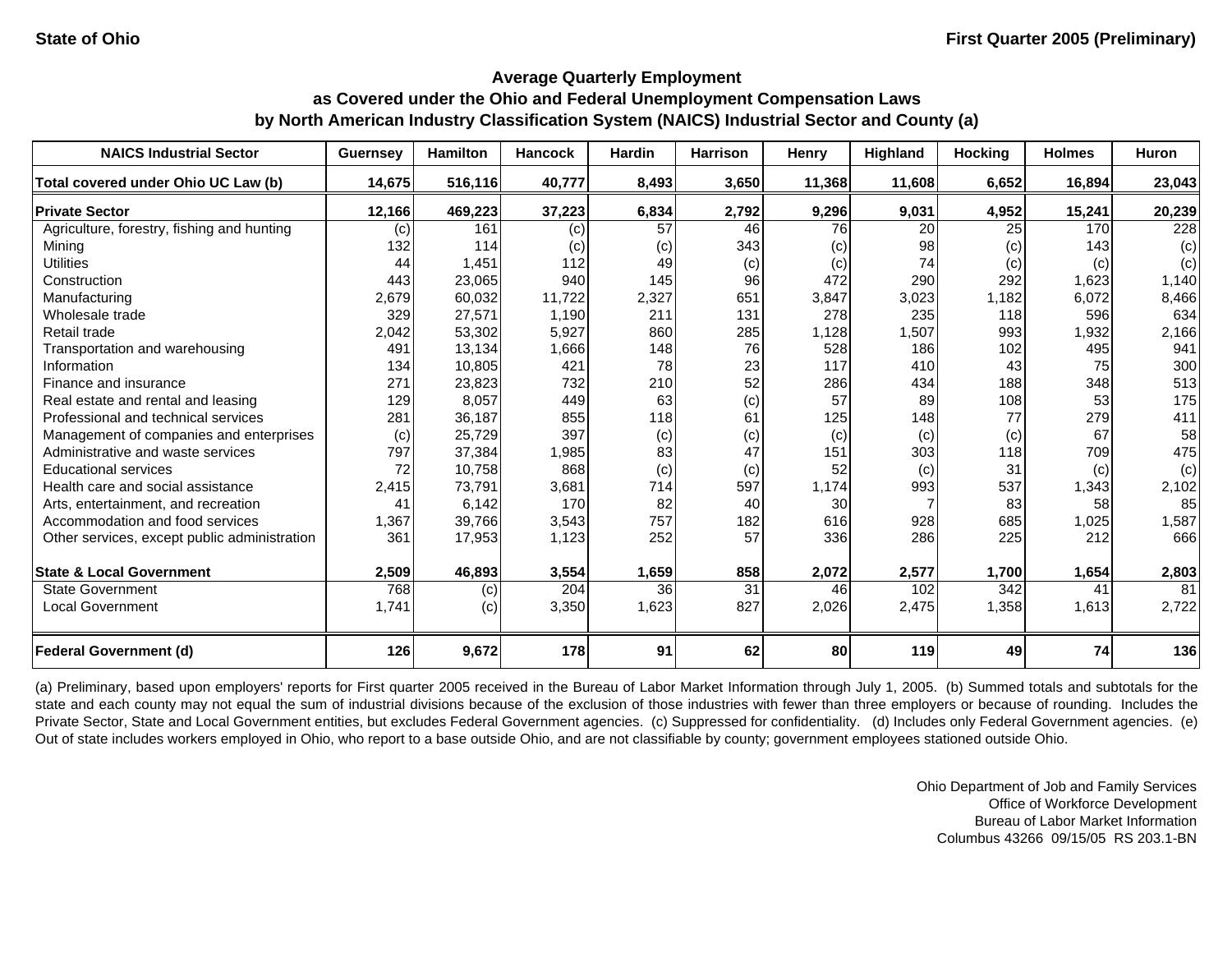| <b>NAICS Industrial Sector</b>               | Jackson | <b>Jefferson</b> | Knox   | Lake   | <b>Lawrence</b> | Licking | Logan  | Lorain | Lucas   | <b>Madison</b> |
|----------------------------------------------|---------|------------------|--------|--------|-----------------|---------|--------|--------|---------|----------------|
| Total covered under Ohio UC Law (b)          | 11,531  | 24,386           | 18,570 | 97,027 | 11,994          | 50,930  | 19,854 | 97,887 | 218,913 | 13,488         |
| <b>Private Sector</b>                        | 9,922   | 20,680           | 15,670 | 85,068 | 8,895           | 43,299  | 17,554 | 83,037 | 191,487 | 10,436         |
| Agriculture, forestry, fishing and hunting   | 82      | (c)              | 66     | 657    | (c)             | 516     | 61     | 747    | 339     | 90             |
| Mining                                       | 202     | 112              | 114    | 217    | (c)             | 90      | 32     | (c)    | 84      | (c)            |
| <b>Utilities</b>                             | (c)     | 826              | 41     | 960    | 110             | 205     | 37     | (c)    | 734     | (c)            |
| Construction                                 | 412     | 1,070            | 852    | 4,115  | 554             | 2,883   | 589    | 5,209  | 9,559   | 429            |
| Manufacturing                                | 4,038   | 2,918            | 4,511  | 21,607 | 563             | 8,076   | 5,696  | 21,247 | 26,677  | 2,920          |
| Wholesale trade                              | 174     | 652              | 347    | 4,266  | 169             | 1.117   | 348    | 2,839  | 9,266   | 425            |
| Retail trade                                 | 1,527   | 3,495            | 2,210  | 14,345 | 2,302           | 7,592   | 1,871  | 13,145 | 25,625  | 1,767          |
| Transportation and warehousing               | 124     | 453              | 146    | 913    | 770             | 1,615   | 1,456  | 1,902  | 7,957   | 906            |
| Information                                  | 88      | 665              | 318    | 800    | 85              | 540     | 105    | 1,299  | 3,026   | 54             |
| Finance and insurance                        | 360     | 453              | 392    | 2,116  | 312             | 2,160   | 339    | 2,106  | 6,704   | 170            |
| Real estate and rental and leasing           | 74      | 294              | 161    | 1,144  | 66              | 794     | 180    | 935    | 3,259   | 99             |
| Professional and technical services          | 169     | 562              | 278    | 3,677  | 275             | 1,499   | 698    | 2,155  | 9,296   | 545            |
| Management of companies and enterprises      | 79      | (c)              | 77     | 1,198  | 88              | 1,318   | (c)    | 422    | 3,571   | 16             |
| Administrative and waste services            | 248     | 1,466            | 407    | 4,076  | 361             | 2,023   | 1,889  | 4,216  | 14,458  | 566            |
| <b>Educational services</b>                  | 32      | 559              | 1,147  | 1,442  | 45              | 1,073   | (c)    | 2,218  | 3,847   | 66             |
| Health care and social assistance            | 1,090   | 4,344            | 2,292  | 10,398 | 1,769           | 5,253   | 1,909  | 12,197 | 36,923  | 1,162          |
| Arts, entertainment, and recreation          | (c)     | 184              | 91     | 1,004  | 47              | 413     | 103    | 935    | 2,776   | 19             |
| Accommodation and food services              | 917     | 1,816            | 1,588  | 8,820  | 1,067           | 4,566   | 1,610  | 7,763  | 18,899  | 1,013          |
| Other services, except public administration | 242     | 787              | 632    | 3,315  | 302             | 1,566   | 587    | 3,289  | 8,488   | 182            |
| <b>State &amp; Local Government</b>          | 1,610   | 3,706            | 2,900  | 11,959 | 3,099           | 7,632   | 2,300  | 14,851 | 27,426  | 3,052          |
| <b>State Government</b>                      | 171     | 98               | (c)    | 141    | 373             | 931     | 80     | 1,288  | 7,874   | 1,330          |
| <b>Local Government</b>                      | 1,439   | 3,608            | (c)    | 11,818 | 2,726           | 6,701   | 2,220  | 13,563 | 19,552  | 1,722          |
| <b>Federal Government (d)</b>                | 77      | 231              | 114    | 447    | 142             | 497     | 147    | 1,140  | 2,027   | 85             |

(a) Preliminary, based upon employers' reports for First quarter 2005 received in the Bureau of Labor Market Information through July 1, 2005. (b) Summed totals and subtotals for the state and each county may not equal the sum of industrial divisions because of the exclusion of those industries with fewer than three employers or because of rounding. Includes the Private Sector, State and Local Government entities, but excludes Federal Government agencies. (c) Suppressed for confidentiality. (d) Includes only Federal Government agencies. (e) Out of state includes workers employed in Ohio, who report to a base outside Ohio, and are not classifiable by county; government employees stationed outside Ohio.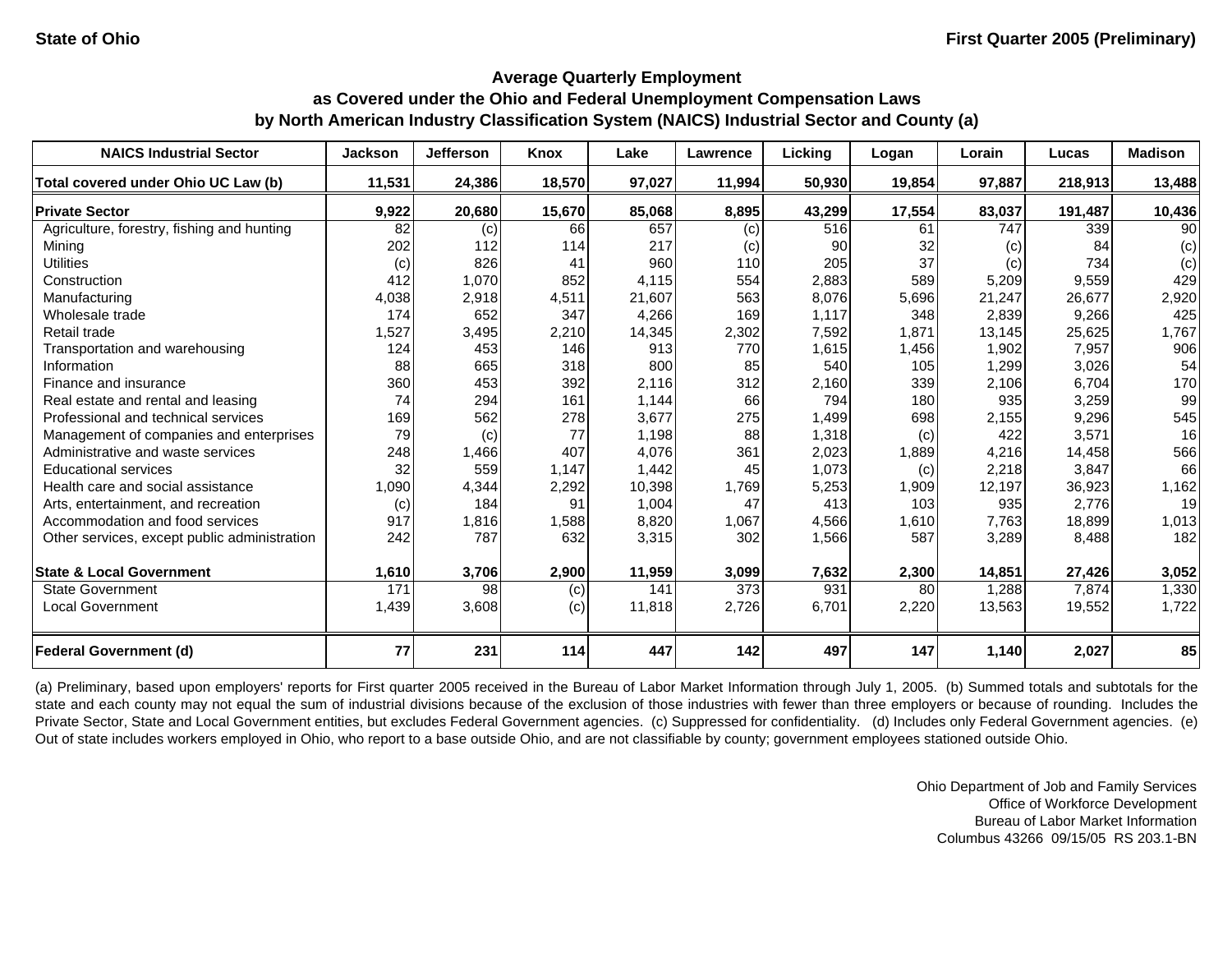| <b>NAICS Industrial Sector</b>               | <b>Mahoning</b> | <b>Marion</b> | <b>Medina</b> | <b>Meigs</b> | <b>Mercer</b> | <b>Miami</b> | <b>Monroe</b> | Montgomery | Morgan | <b>Morrow</b> |
|----------------------------------------------|-----------------|---------------|---------------|--------------|---------------|--------------|---------------|------------|--------|---------------|
| Total covered under Ohio UC Law (b)          | 102,329         | 27,102        | 56,767        | 3,444        | 16,019        | 39,964       | 3,079         | 272,730    | 2,720  | 5,668         |
| <b>Private Sector</b>                        | 89,002          | 21,323        | 49,765        | 2,389        | 13,420        | 35,022       | 2,198         | 243,114    | 2,031  | 4,005         |
| Agriculture, forestry, fishing and hunting   | 139             | 67            | 172           | 86           | 320           | (c)          | 18            | 187        |        | 31            |
| Mining                                       | 227             | (c)           | (c)           | 127          | (c)           | 74           | 37            | (c)        | 35     | 26            |
| <b>Utilities</b>                             | 450             | (c)           | (c)           | 19           | (c)           | 109          | (c)           | (c)        | (c)    | (c)           |
| Construction                                 | 4,683           | 783           | 3,336         | 225          | 838           | 1,657        | 153           | 9,567      | 124    | 281           |
| Manufacturing                                | 10,288          | 6,894         | 9,710         | 121          | 4,577         | 10,189       | 332           | 40,788     | 380    | 1,280         |
| Wholesale trade                              | 4,512           | 531           | 3,007         | 41           | 582           | 1,778        | 58            | 9,972      | 62     | 90            |
| Retail trade                                 | 14,520          | 2,907         | 7,663         | 587          | 1,893         | 5,755        | 346           | 28,256     | 354    | 715           |
| Transportation and warehousing               | 3,259           | 625           | 2,666         | 34           | 905           | 803          | 112           | 9,293      | (c)    | 43            |
| Information                                  | 1,933           | (c)           | 568           | (c)          | 161           | 363          | (c)           | 9,299      | 33     | 19            |
| Finance and insurance                        | 3,274           | 523           | 1,134         | 152          | 595           | 977          | 451           | 10,545     | 111    | 90            |
| Real estate and rental and leasing           | 1,132           | 402           | 581           | 12           | 118           | 381          | 9             | 3,538      |        | 31            |
| Professional and technical services          | 2,870           | 717           | 2,095         | 60           | 242           | 748          | 39            | 14,347     | 62     | 77            |
| Management of companies and enterprises      | 864             | 118           | 2,469         | (c)          | 17            | (c)          | (c)           | 5,709      | (c)    | (c)           |
| Administrative and waste services            | 6,199           | 836           | 3,302         | 46           | 237           | 2,107        | 161           | 17,975     | 15     | 56            |
| <b>Educational services</b>                  | 1,491           | 105           | 447           | (c)          | 67            | 189          | 36            | 6,208      | (c)    | (c)           |
| Health care and social assistance            | 18,937          | 3,031         | 5,554         | 442          | 990           | 4,349        | 167           | 42,033     | 313    | 733           |
| Arts, entertainment, and recreation          | 824             | 147           | 806           | 13           | 171           | 203          | 8             | 2,193      |        | 38            |
| Accommodation and food services              | 9,350           | 1,846         | 4,686         | 316          | 1,064         | 3,250        | 136           | 23,141     | 168    | 364           |
| Other services, except public administration | 4,050           | 752           | 1,496         | 72           | 626           | 1,281        | 101           | 9,090      | 81     | 82            |
| <b>State &amp; Local Government</b>          | 13,326          | 5,779         | 7,002         | 1,055        | 2,600         | 4,942        | 880           | 29,616     | 690    | 1,663         |
| <b>State Government</b>                      | 3,433           | 1,426         | 152           | 39           | 135           | 125          | 37            | 1,782      | 54     | 78            |
| <b>Local Government</b>                      | 9,893           | 4,353         | 6,850         | 1,016        | 2,465         | 4,817        | 843           | 27,834     | 636    | 1,585         |
| <b>Federal Government (d)</b>                | 1,340           | 155           | 348           | 75           | 105           | 223          | 50            | 5,396      | 40     | 58            |

(a) Preliminary, based upon employers' reports for First quarter 2005 received in the Bureau of Labor Market Information through July 1, 2005. (b) Summed totals and subtotals for the state and each county may not equal the sum of industrial divisions because of the exclusion of those industries with fewer than three employers or because of rounding. Includes the Private Sector, State and Local Government entities, but excludes Federal Government agencies. (c) Suppressed for confidentiality. (d) Includes only Federal Government agencies. (e) Out of state includes workers employed in Ohio, who report to a base outside Ohio, and are not classifiable by county; government employees stationed outside Ohio.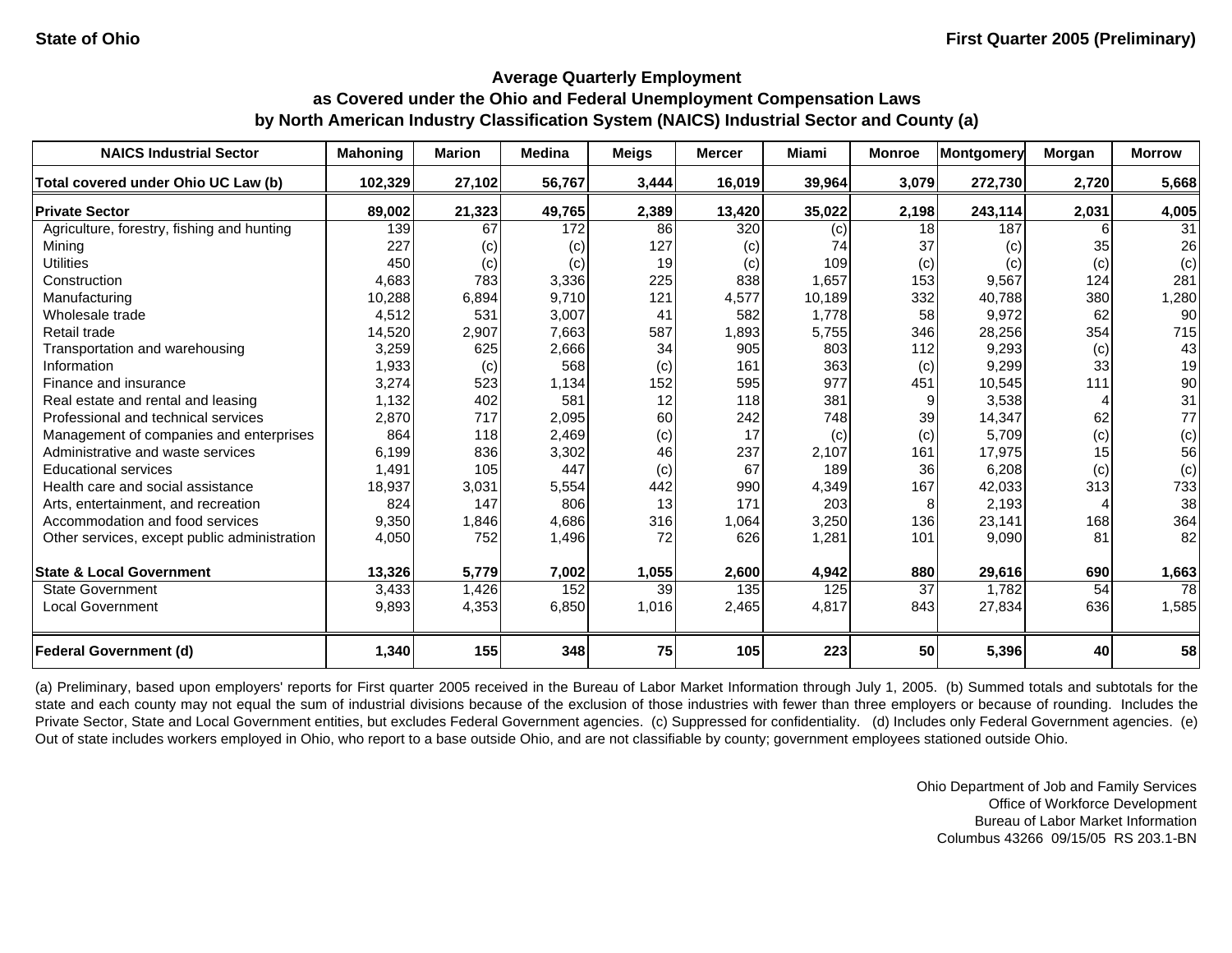| <b>NAICS Industrial Sector</b>               | <b>Muskingum</b> | <b>Noble</b> | <b>Ottawa</b> | <b>Paulding</b> | Perry | Pickawav | <b>Pike</b> | Portage | <b>Preble</b> | Putnam |
|----------------------------------------------|------------------|--------------|---------------|-----------------|-------|----------|-------------|---------|---------------|--------|
| Total covered under Ohio UC Law (b)          | 35,365           | 3,250        | 12,360        | 5,039           | 6,320 | 14,403   | 9,475       | 51,811  | 11,051        | 10,377 |
| <b>Private Sector</b>                        | 30,161           | 2,146        | 10,260        | 3,795           | 4,458 | 9,907    | 7,747       | 39,814  | 9,060         | 8,673  |
| Agriculture, forestry, fishing and hunting   | 26               | (c)          | 63            | 272             | 20    | 90       | 66          | (c)     | 72            | 127    |
| Mining                                       | 243              | 115          | 120           | (c)             | 223   | (c)      | (c)         | 361     | (c)           | (c)    |
| <b>Utilities</b>                             | 196              | 12           | (c)           | (c)             | 29    | (c)      | (c)         | (c)     | (c)           | (c)    |
| Construction                                 | 1,113            | 83           | 496           | 125             | 598   | 655      | 403         | 2,030   | 420           | 858    |
| Manufacturing                                | 6,329            | 550          | 2,478         | 1,449           | 1,164 | 2,637    | 3,681       | 12,292  | 3,428         | 2,787  |
| Wholesale trade                              | 1,209            | 91           | 180           | 177             | 62    | 353      | 94          | 2,438   | 385           | 261    |
| Retail trade                                 | 6,372            | 340          | 1,497         | 487             | 651   | 1,538    | 962         | 5,640   | 1,340         | 1,197  |
| Transportation and warehousing               | 570              | 64           | 244           | 124             | 59    | 139      | 109         | 972     | 195           | 233    |
| Information                                  | 325              | 14           | 89            | 23              | 37    | 72       | 49          | 397     | 56            | 65     |
| Finance and insurance                        | 865              | 64           | 393           | 94              | 211   | 326      | 182         | 766     | 204           | 354    |
| Real estate and rental and leasing           | 294              | (c)          | 152           | 32              | 42    | 122      | 70          | 471     | 69            | 38     |
| Professional and technical services          | 541              | 26           | 184           | 137             | 111   | 501      | 134         | 1,447   | 194           | 135    |
| Management of companies and enterprises      | 106              | (c)          | (c)           | (c)             | (c)   | 87       | (c)         | 510     | (c)           | (c)    |
| Administrative and waste services            | 719              | 16           | 116           | 38              | 59    | 249      | 110         | 1,369   | 478           | 225    |
| <b>Educational services</b>                  | 547              | (c)          | (c)           | (c)             | (c)   |          | 27          | 750     | (c)           | (c)    |
| Health care and social assistance            | 6,118            | 471          | 1,377         | 396             | 628   | 1,609    | 1,005       | 3,324   | 1,003         | 1,045  |
| Arts, entertainment, and recreation          | 240              | (c)          | 329           | (c)             | 27    | 123      | 14          | 590     | 58            | 45     |
| Accommodation and food services              | 3,174            | 195          | 1,230         | 251             | 334   | 1,044    | 586         | 4,582   | 787           | 756    |
| Other services, except public administration | 1,174            | 66           | 427           | 121             | 150   | 311      | 149         | 1,714   | 290           | 382    |
| <b>State &amp; Local Government</b>          | 5,204            | 1,103        | 2,100         | 1,244           | 1,862 | 4,496    | 1,727       | 11,996  | 1,991         | 1,704  |
| <b>State Government</b>                      | 419              | (c)          | 174           | 29              | 47    | 1,458    | 74          | (c)     | 146           | 52     |
| <b>Local Government</b>                      | 4,785            | (c)          | 1,926         | 1,215           | 1,815 | 3,038    | 1,653       | (c)     | 1,845         | 1,652  |
| <b>Federal Government (d)</b>                | 290              | 26           | 157           | 52              | 75    | 91       | 70          | 296     | 93            | 82     |

(a) Preliminary, based upon employers' reports for First quarter 2005 received in the Bureau of Labor Market Information through July 1, 2005. (b) Summed totals and subtotals for the state and each county may not equal the sum of industrial divisions because of the exclusion of those industries with fewer than three employers or because of rounding. Includes the Private Sector, State and Local Government entities, but excludes Federal Government agencies. (c) Suppressed for confidentiality. (d) Includes only Federal Government agencies. (e) Out of state includes workers employed in Ohio, who report to a base outside Ohio, and are not classifiable by county; government employees stationed outside Ohio.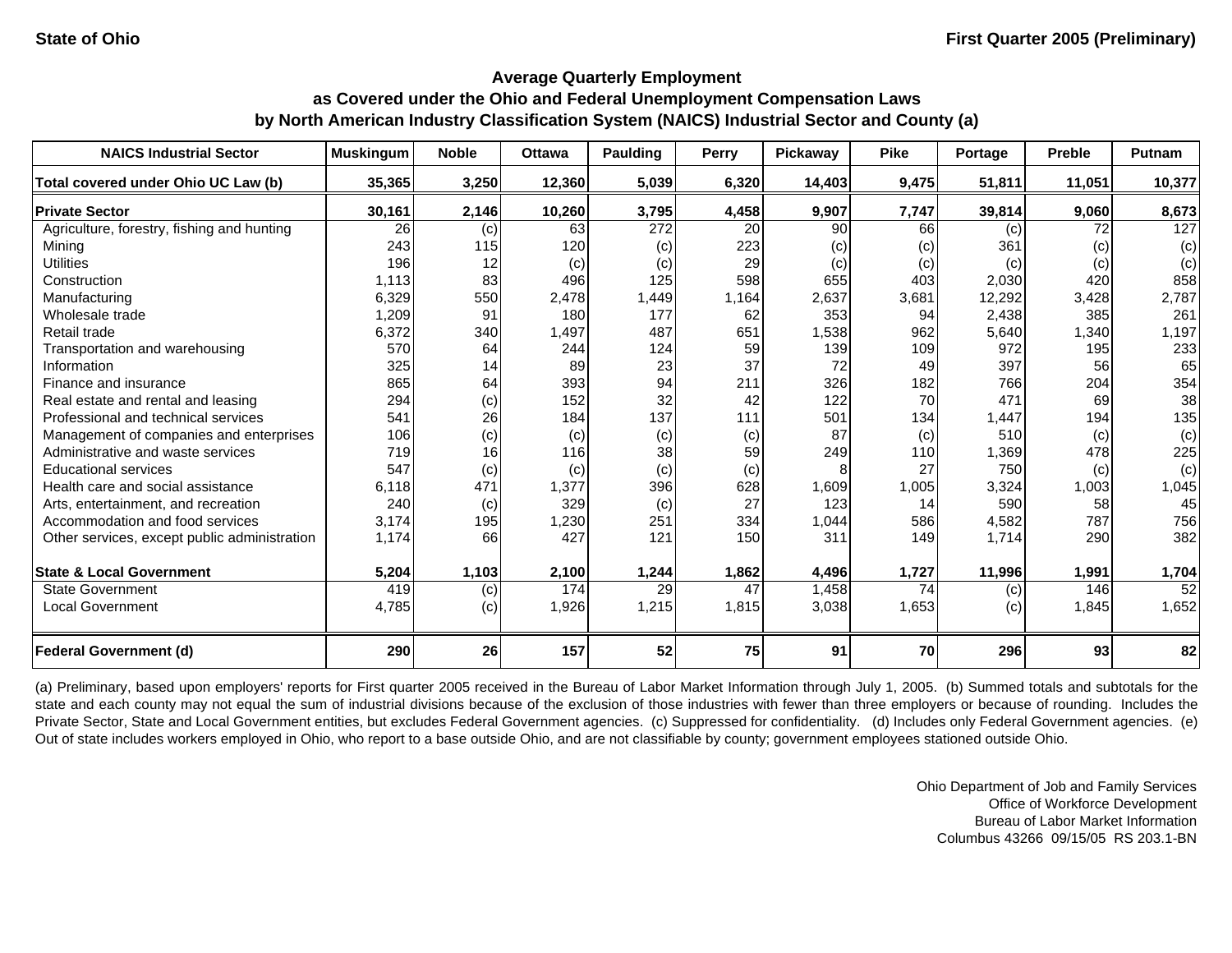| <b>NAICS Industrial Sector</b>               | <b>Richland</b> | <b>Ross</b> | <b>Sandusky</b> | <b>Scioto</b> | Seneca | <b>Shelby</b> | <b>Stark</b> | <b>Summit</b> | <b>Trumbull</b> | <b>Tuscarawas</b> |
|----------------------------------------------|-----------------|-------------|-----------------|---------------|--------|---------------|--------------|---------------|-----------------|-------------------|
| Total covered under Ohio UC Law (b)          | 56,368          | 25,295      | 25,720          | 24,126        | 21,198 | 29,733        | 162,786      | 262,191       | 81,539          | 34,909            |
| <b>Private Sector</b>                        | 48,025          | 20,241      | 22,305          | 18,978        | 18,332 | 27,034        | 144,038      | 232,846       | 71,526          | 30,373            |
| Agriculture, forestry, fishing and hunting   | 65              | 69          | 101             | 69            | 78     | 53            | 138          | 163           | 40              | 219               |
| Mining                                       | 20              | 18          | (c)             | 18            | 114    | (c)           | 313          | 83            | 79              | 411               |
| Utilities                                    | 151             | 183         | (c)             | 114           | 114    | (c)           | 610          | 2,261         | 132             | 66                |
| Construction                                 | 2,027           | 860         | 852             | 1,027         | 963    | 1,288         | 7,727        | 9,441         | 2,488           | 1,304             |
| Manufacturing                                | 13,574          | 4,230       | 8,886           | 2,375         | 5,078  | 13,825        | 29,930       | 37,006        | 21,515          | 8,038             |
| Wholesale trade                              | 1,919           | 599         | 637             | 328           | 592    | 1,849         | 7,056        | 13,920        | 2,550           | 1,391             |
| Retail trade                                 | 7,205           | 3,543       | 2,833           | 2,940         | 2,107  | 2,344         | 21,434       | 32,362        | 11,531          | 4,498             |
| Transportation and warehousing               | 1,174           | 476         | 312             | 485           | 393    | 762           | 2,814        | 7,986         | 2,778           | 889               |
| Information                                  | 1,076           | 501         | 276             | 246           | 230    | 222           | 1,994        | 3,898         | 499             | 477               |
| Finance and insurance                        | 1,239           | 583         | 542             | 536           | 754    | 312           | 5,648        | 9,877         | 1,868           | 777               |
| Real estate and rental and leasing           | 461             | 179         | 280             | 191           | 93     | 180           | 1,559        | 3,045         | 1,048           | 301               |
| Professional and technical services          | 1,059           | 357         | 388             | 433           | 404    | 309           | 5,004        | 11,166        | 1,998           | 796               |
| Management of companies and enterprises      | 120             | 243         | 124             | 64            | 261    | (c)           | 855          | 13,000        | 627             | 135               |
| Administrative and waste services            | 2,925           | 873         | 1,280           | 1,113         | 922    | 1,632         | 8,751        | 16,428        | 4,019           | 1,320             |
| <b>Educational services</b>                  | 449             | 125         | (c)             | 213           | 966    | 151           | 3,080        | 3,476         | 745             | 182               |
| Health care and social assistance            | 7,144           | 4,046       | 2,781           | 6,021         | 2,689  | 1,808         | 25,182       | 36,005        | 10,229          | 4,575             |
| Arts, entertainment, and recreation          | 776             | 121         | 236             | 80            | 148    | 46            | 1,437        | 3,283         | 650             | 209               |
| Accommodation and food services              | 4,630           | 2,642       | 1,675           | 2,285         | 1,658  | 1,431         | 14,086       | 20,877        | 6,520           | 3,442             |
| Other services, except public administration | 2,012           | 592         | 860             | 442           | 768    | 691           | 6,419        | 8,572         | 2,210           | 1,344             |
| <b>State &amp; Local Government</b>          | 8,343           | 5,054       | 3,416           | 5,148         | 2,866  | 2,699         | 18,748       | 29,344        | 10,013          | 4,536             |
| <b>State Government</b>                      | 1,680           | 1.733       | 214             | 1,750         | (c)    | 300           | 1.429        | 4,884         | 909             | 471               |
| <b>Local Government</b>                      | 6,663           | 3,321       | 3,202           | 3,398         | (c)    | 2,399         | 17,319       | 24,460        | 9,104           | 4,065             |
| <b>Federal Government (d)</b>                | 626             | 1,377       | 116             | 173           | 137    | 102           | 1,110        | 2,932         | 474             | 215               |

(a) Preliminary, based upon employers' reports for First quarter 2005 received in the Bureau of Labor Market Information through July 1, 2005. (b) Summed totals and subtotals for the state and each county may not equal the sum of industrial divisions because of the exclusion of those industries with fewer than three employers or because of rounding. Includes the Private Sector, State and Local Government entities, but excludes Federal Government agencies. (c) Suppressed for confidentiality. (d) Includes only Federal Government agencies. (e) Out of state includes workers employed in Ohio, who report to a base outside Ohio, and are not classifiable by county; government employees stationed outside Ohio.